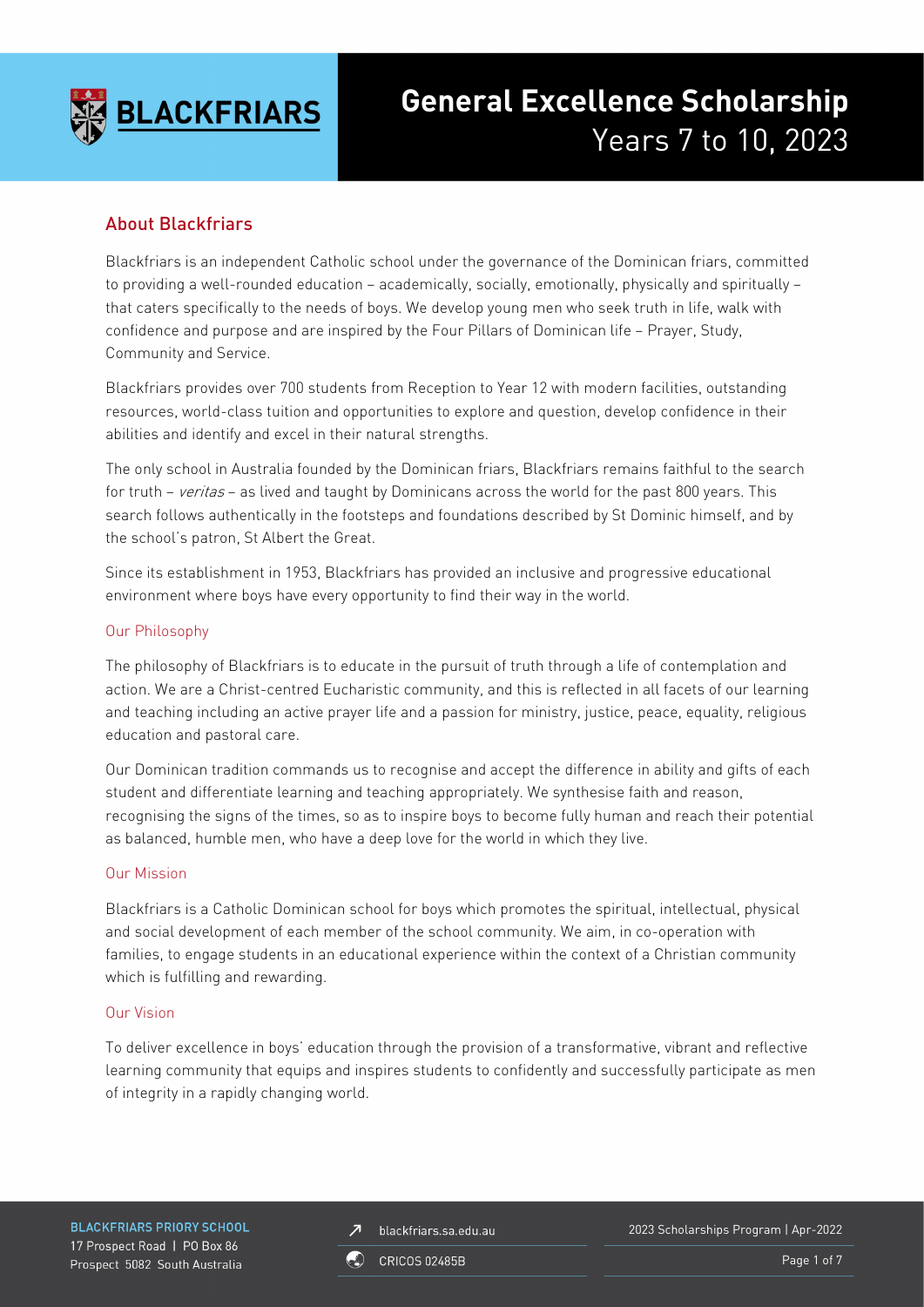

# General Excellence Scholarship

One General Excellence Scholarship is awarded annually. The recipient is entitled to a 50% reduction in tuition fees for the year for which the scholarship is awarded.

#### **Eligibility**

The 2023 General Excellence Scholarship is open to any domestic student entering Years 7, 8, 9 or 10 at Blackfriars in 2023.

A student may hold only one scholarship at any one time at Blackfriars. Should a student holding a scholarship be awarded or offered another, his parents/guardians must select one between the two.

#### Selection criteria

Awarding of the General Excellence Scholarship is based on an applicant's:

- 1. outstanding academic ability;
- 2. commitment to co-curricular activities; and
- 3. dedication to the ideals and values of Blackfriars.
- Note: The responses given to the selection criteria in this application are to be completed by the student/applicant only - not the parents/guardians.

#### Closing date and submission details

Applications for the 2023 General Excellence Scholarship must be received by 4pm, Tuesday 14 June 2022.

Applications can be submitted via post, emailed to [registrar@bps.sa.edu.au](mailto:registrar@bps.sa.edu.au) or delivered in person to the Blackfriars Administration, marked for the attention of:

The Scholarship Committee Blackfriars Priory School PO Box 86 PROSPECT SA 5082

All application details will remain confidential to members of the Scholarship Committee.

**BLACKFRIARS PRIORY SCHOOL** 

 $\n *J*\n blackfriars.sa.edu.au\n$ 

2023 Scholarships Program | Apr-2022

General Excellence Scholarship **CO** CRICOS 02485B CONVERTING CONVERTING CONVERTING Page 2 of 7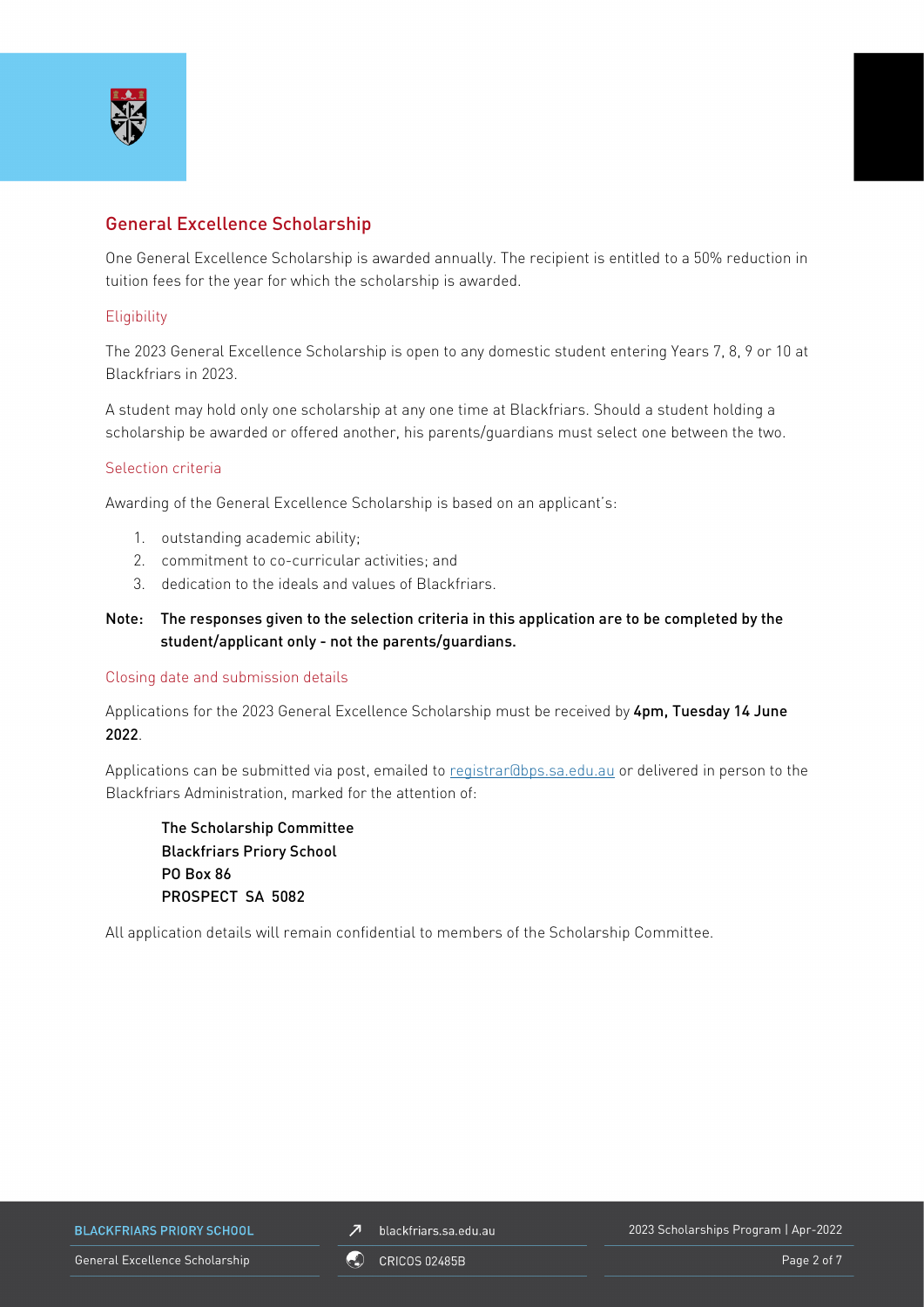

#### Results

All applicants will be advised of the outcome of their scholarship application in due course.

#### Expectations of the scholarship recipient

Students receiving a Blackfriars scholarship will, along with their families, show a commitment towards making a positive contribution to the life of the school.

The Principal reserves the right to revoke a scholarship for appropriate reasons.

#### Further information

For further information, please contact Blackfriars Registrar, Linda Gavranic, at [registrar@bps.sa.edu.au](mailto:registrar@bps.sa.edu.au) or during office hours on 08 8169 3954.

**BLACKFRIARS PRIORY SCHOOL** 

General Excellence Scholarship Page 3 of 7



2023 Scholarships Program | Apr-2022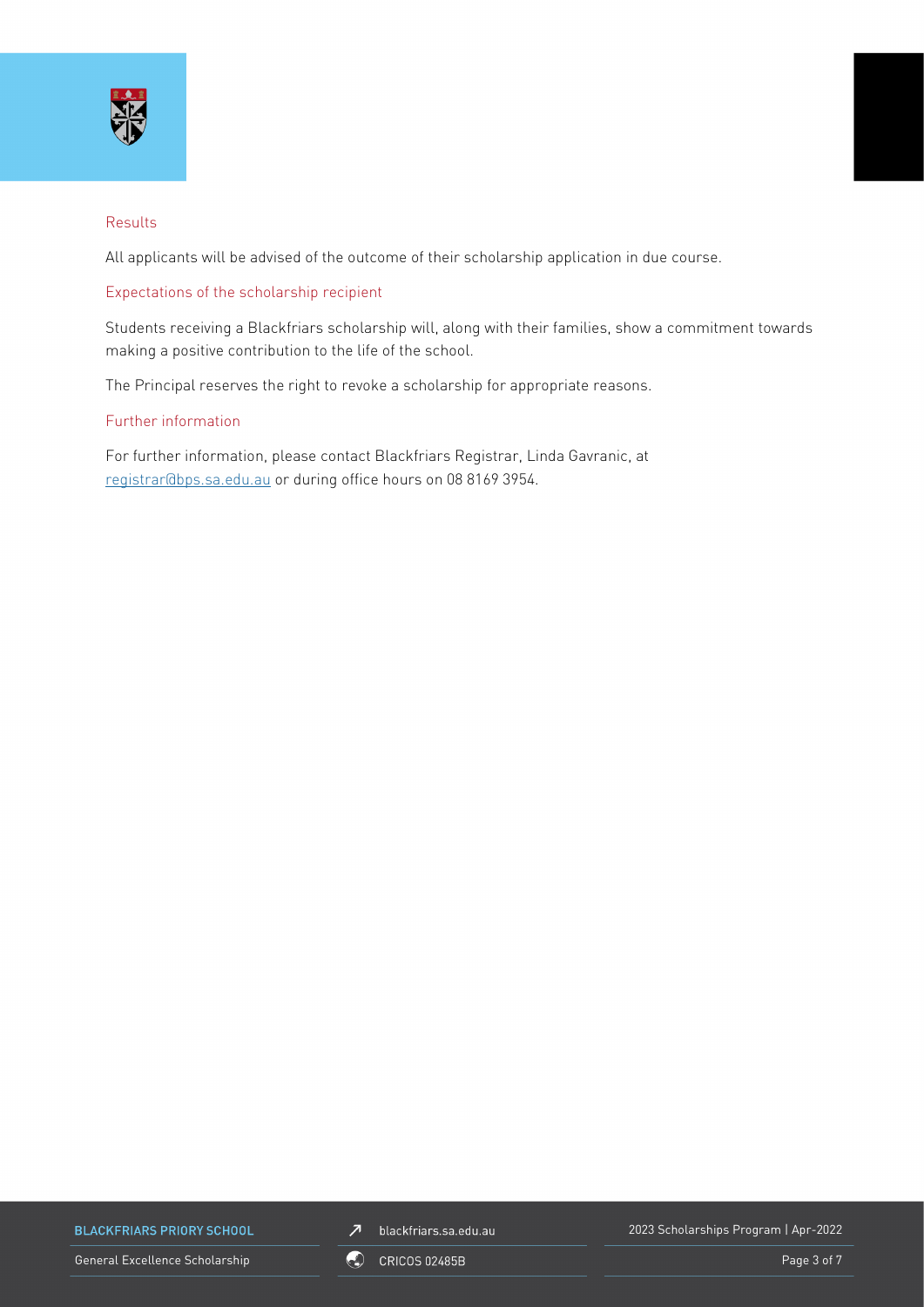

## Student/Applicant details

| Surname:        |             |  |
|-----------------|-------------|--|
| Given name(s):  |             |  |
| Date of birth:  |             |  |
| Street address: |             |  |
| Suburb:         | Postcode:   |  |
| Current school: | Year level: |  |

# Parent/Guardian 1

| Title:                   |  | OMr OMrs OMs OMiss ODr |  |
|--------------------------|--|------------------------|--|
| Surname:                 |  |                        |  |
| Given name:              |  |                        |  |
| Relationship to student: |  |                        |  |
| Occupation:              |  |                        |  |
| Mobile phone:            |  |                        |  |
| Email:                   |  |                        |  |

# Parent/Guardian 2

| Title:                   |  | OMr OMrs OMs OMiss ODr |  |
|--------------------------|--|------------------------|--|
| Surname:                 |  |                        |  |
| Given name:              |  |                        |  |
| Relationship to student: |  |                        |  |
| Occupation:              |  |                        |  |
| Mobile phone:            |  |                        |  |
| Email:                   |  |                        |  |

# Family information

Names and ages of applicant's siblings (if applicable):



**BLACKFRIARS PRIORY SCHOOL** 

 $\n *J*\n blackfriars.sa.edu.au\n$ 

2023 Scholarships Program | Apr-2022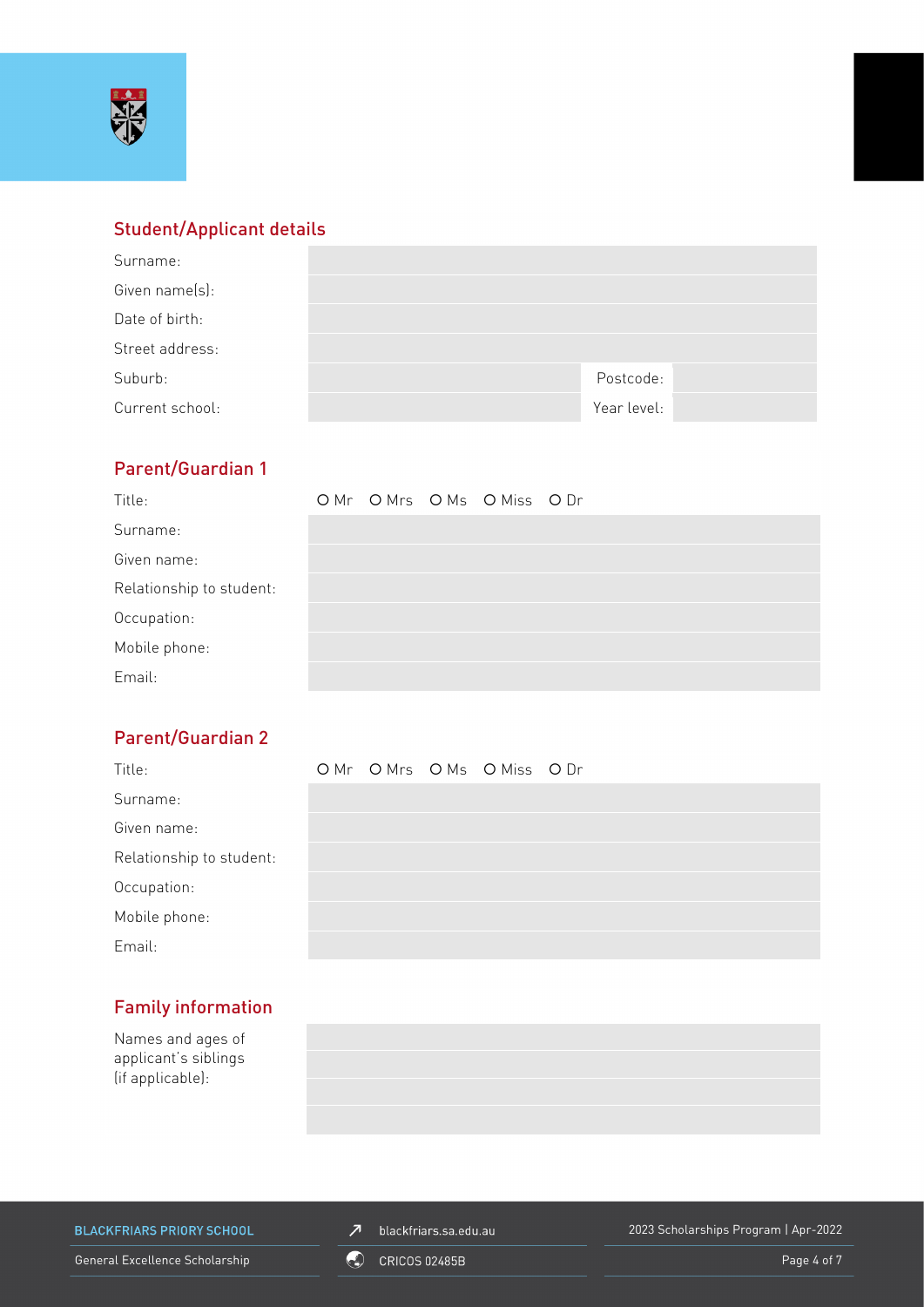

## Acceptance of scholarship conditions

- $\Box$  I/We accept that the recipient of the scholarship will, along with their family, show a commitment towards making a positive contribution to the life of Blackfriars.
- $\Box$  I/We understand that the Principal reserves the right to revoke a scholarship for appropriate reasons.
- $\Box$  I/We understand that a student may hold only one scholarship at any one time at Blackfriars.
- $\Box$  I/We understand that if the recipient of the scholarship were to subsequently transfer to another school prior to graduation, the family is liable to repay the full value of the scholarship to Blackfriars.
- $\square$  The responses provided to the selection criteria are the work of the student/applicant.

## **Signatures**

| Student/Applicant: | Date: |  |
|--------------------|-------|--|
| Parent/Guardian 1: | Date: |  |
| Parent/Guardian 2: | Date: |  |

**BLACKFRIARS PRIORY SCHOOL** 

 $\n *J*\n blackfriars.sa.edu.au\n$ 

2023 Scholarships Program | Apr-2022

General Excellence Scholarship **Canadian Canadian Canadian Canadian Canadian Canadian Canadian Page 5 of 7**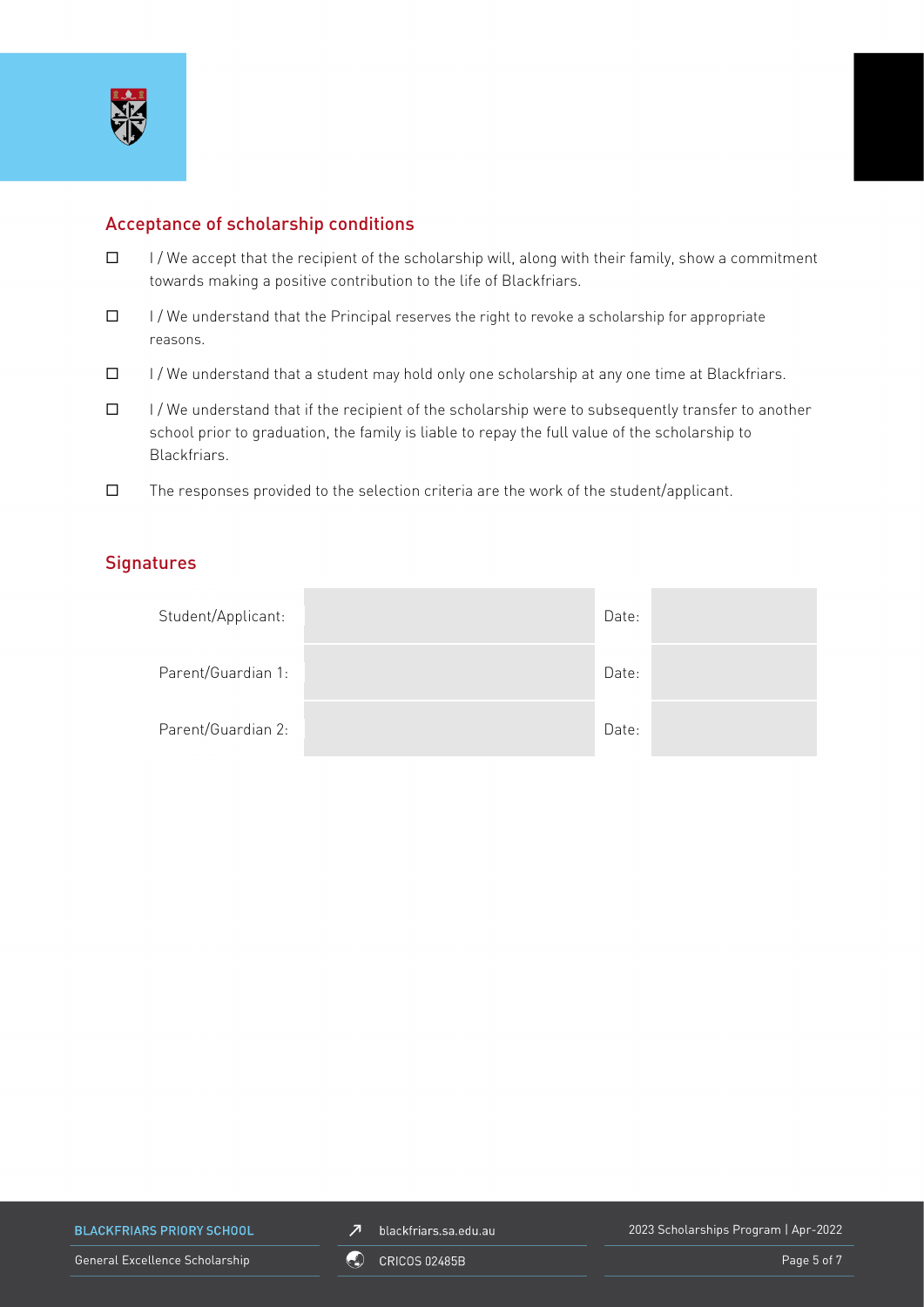

## Responses to selection criteria

Please provide an explanation of how you satisfy each of the selection criteria: outstanding academic ability and behaviour at school; commitment to co-curricular activities; and dedication to the ideals and values of Blackfriars.

1. Outstanding academic ability

2. Commitment to co-curricular activities

**BLACKFRIARS PRIORY SCHOOL** 

 $\n *J*\n blackfriars.sa.edu.au\n$ 

2023 Scholarships Program | Apr-2022

General Excellence Scholarship Control Control Control Control Control Control Control Control Control Control Co